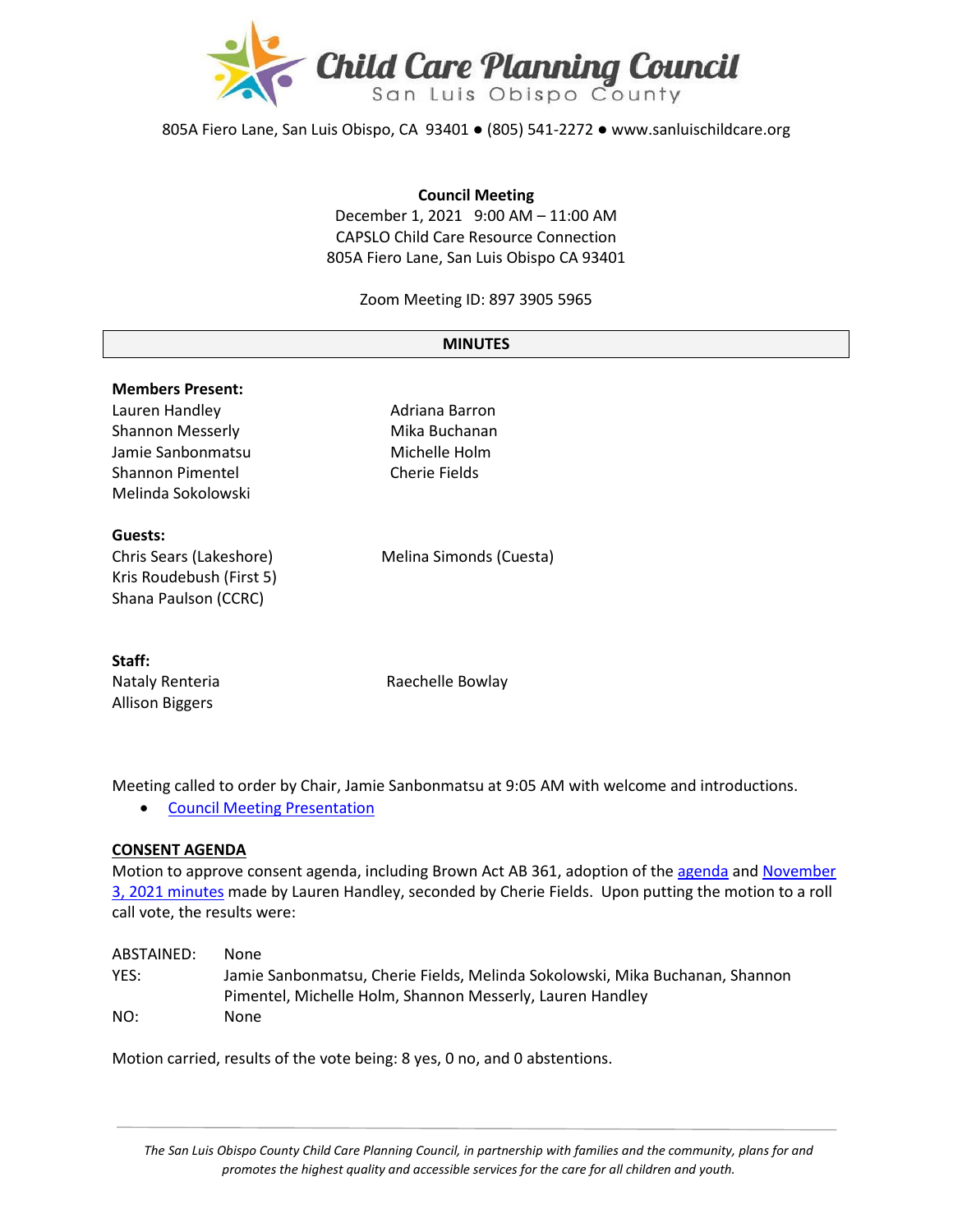## **PUBLIC COMMENT**

### **Shana Paulson, CAPSLO Child Care Resource Connection**

- San Luis Obispo invests in \$54,000 in new grant program to help more community members start a child care business
- December Program Director Meetings
	- o **PM Center Director Meeting**
		- Wednesday, December 8, 2021 2:00 PM
		- **E** [Zoom Link](https://us02web.zoom.us/j/86236744030?pwd=V0p4VXpuTjIrMFBEbkxpUTc5TXZFUT09)
	- o **School Age Programs Meeting**
		- Thursday, December 16, 2021 9:00 AM
		- **Example 12**
	- o **AM Center Director Meeting**
		- Thursday, December 16, 2021 11:00 AM
		- [Zoom Link](https://us02web.zoom.us/j/86390022823?pwd=ZWJIZld4NVBzdHBERVMwWEdjZ3htZz09)

# **COUNCIL MEMBER ANNOUNCEMENTS & PROGRAM UPDATES**

### **Cherie Fields, San Luis Obispo County Public Health**

- Immunization Clinics open by appointment (Paso Robles, San Luis Obispo, & Grover Beach). o COVID-19 Vaccines and Booster Shots available by walk in and appointment
- Public Health Home Visiting Program opened for full service. Program is still in a hybrid system; face-to-face visits are being offered with proper personal protective equipment.
- Home Visiting Coordination Grant; working with First 5 SLO
- Family Planning Clinic open in Paso Robles
- New Nurse Home Visiting Brochure
	- o Attachment

### **Lauren Handley, Paso Robles Joint Unified School District**

• Playground has been finished at Marie Bauer

### **Michelle Holm, Children Development Resource Center**

• Discussed land use back in February 2020. Board of Supervisors looked at options from plans of new probation upgrade. New plans drawn allow the Children Development Resource Center to stay in the same location.

### **Shannon Pimentel, San Luis Obispo County Office of Education**

- Trauma-Informed Practices
	- o Monday, December 6, 2021 5:30 7:00 PM
	- o [Register](https://slocoe.k12oms.org/964-211945)

### **Lisa Fraser, Center for Family Strengthening**

- Coastal Tri-Counties Child Abuse Prevention Coalition Parent Leadership Convening Survey
	- o [Regional Parent Survey](https://docs.google.com/forms/d/e/1FAIpQLSdtIZq8F5eJKb-fmJfeN0ZatQ6y2V3x-KxSLORPPhkbiwzU9g/viewform)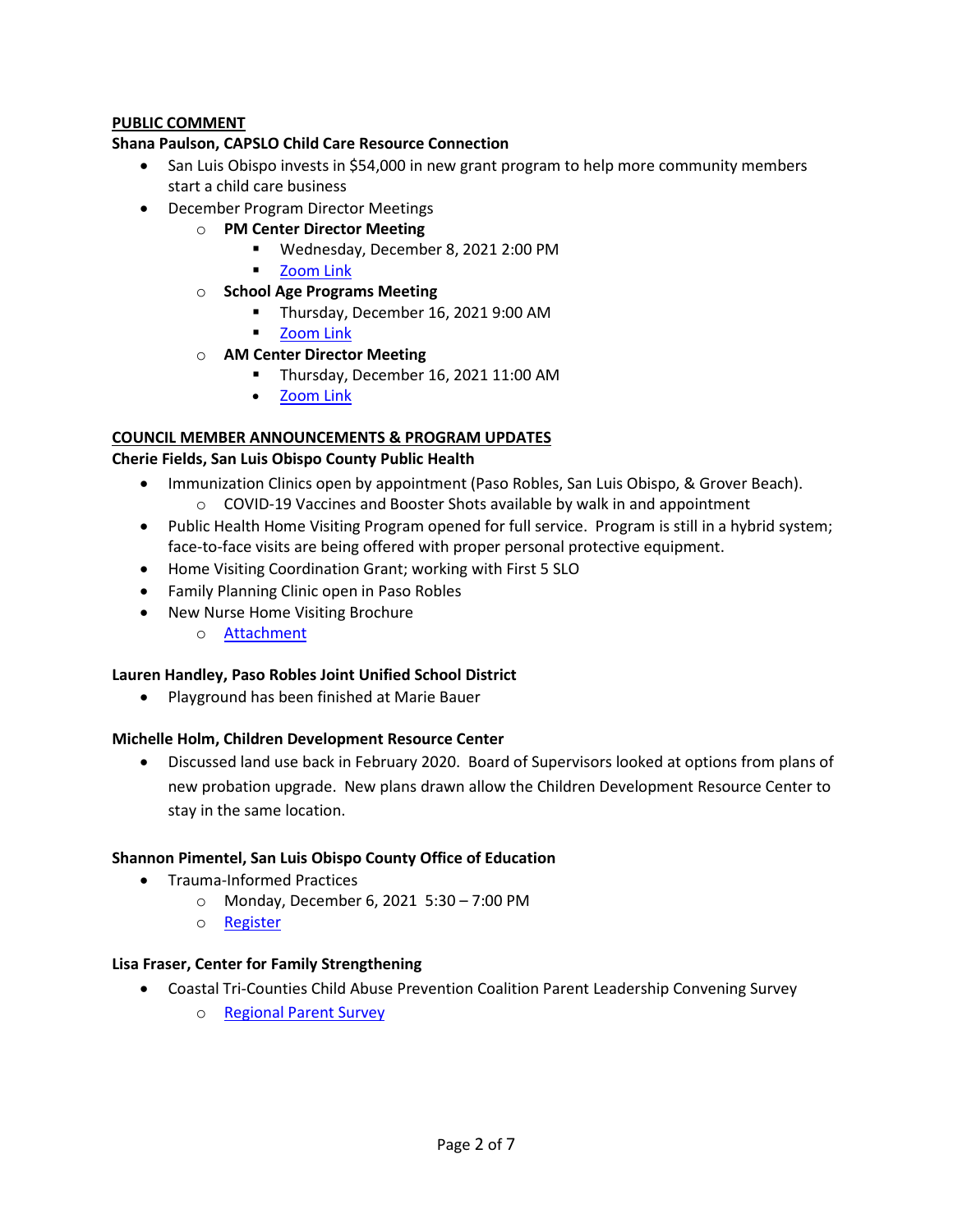# **ADVOCACY UPDATE**

• The San Luis Obispo County Board of Supervisors voted 3-2 on Tuesday evening to adopt a new district map and redraw representation boundaries for the next 10 years.

## **FIRST 5 SLO COMMISSION UPDATE – Melinda Sokolowski**

- Commission Meeting: October 28, 2021
	- o Next Meeting: Thursday, December  $2^{nd}$  @ 11:30AM
- Contract with SLO Botanical Garden
- Home Visiting Program
- San Luis Obispo County Collaborative Child Care Study Approval to move forward with Fran McIntyre as the contractor for Phase 2
- [Family Friendly Workplace Accelerator Program](https://slochamber.org/slo-chamber-announces-new-free-family-friendly-workplace-accelerator-program/) 
	- $\circ$  A free resource for SLO County businesses to foster a strong local workforce through family-friendly workplace policies
	- $\circ$  About 10 SLO County businesses have reached out to inquire about the program; program getting momentum
- December Hands-On Hero: [Jamie McGillis](https://storage.googleapis.com/first5slo-org/uploads/Dec%202021%20Press%20Ready%20Hands-on%20Hero%20Profile.pdf)

### **WE ARE THE CARE UPDATE**

- Task Force Meetings:
	- $\circ$  Cross-Sector Collaboration Task Force Friday January 14th @ 10AM
	- o Public Awareness Task Force Thursday January 20th @ 10AM
	- o Power to the Profession Task Force Monday January 24th @ 3PM
	- o Local Government Engagement Monday December 6th @ 1:30PM
	- o Leadership TBD

### **COORDINATOR UPDATE – Raechelle Bowlay**

- December Meetings:
	- o CCRC Finance
	- o CAPSLO Diversity, Equity & Inclusion Committee and Steering Committee
	- o Center-Based Teacher Networking
	- o School Age Child Care Networking
	- o We Are The Care
	- o Atascadero Chamber of Commerce
		- **•** Monthly Mixer
		- Board of Directors
			- Membership Committee
		- **Diversity Council & Women in Business**
	- o SLO County Commission on the Status of Women & Girls
	- o Home Visiting Community Advisory Board Meeting
	- o SLO REACH Advisory Committee
- Strengthening Partnerships Between School Districts and Community-Based Early Childhood **Providers** 
	- o Thursday, January 6, 2022 2:00 PM
	- o [Register](https://zoom.us/webinar/register/WN_A3bN0H8WSbOXr9pu7qzjig)
- Save the Date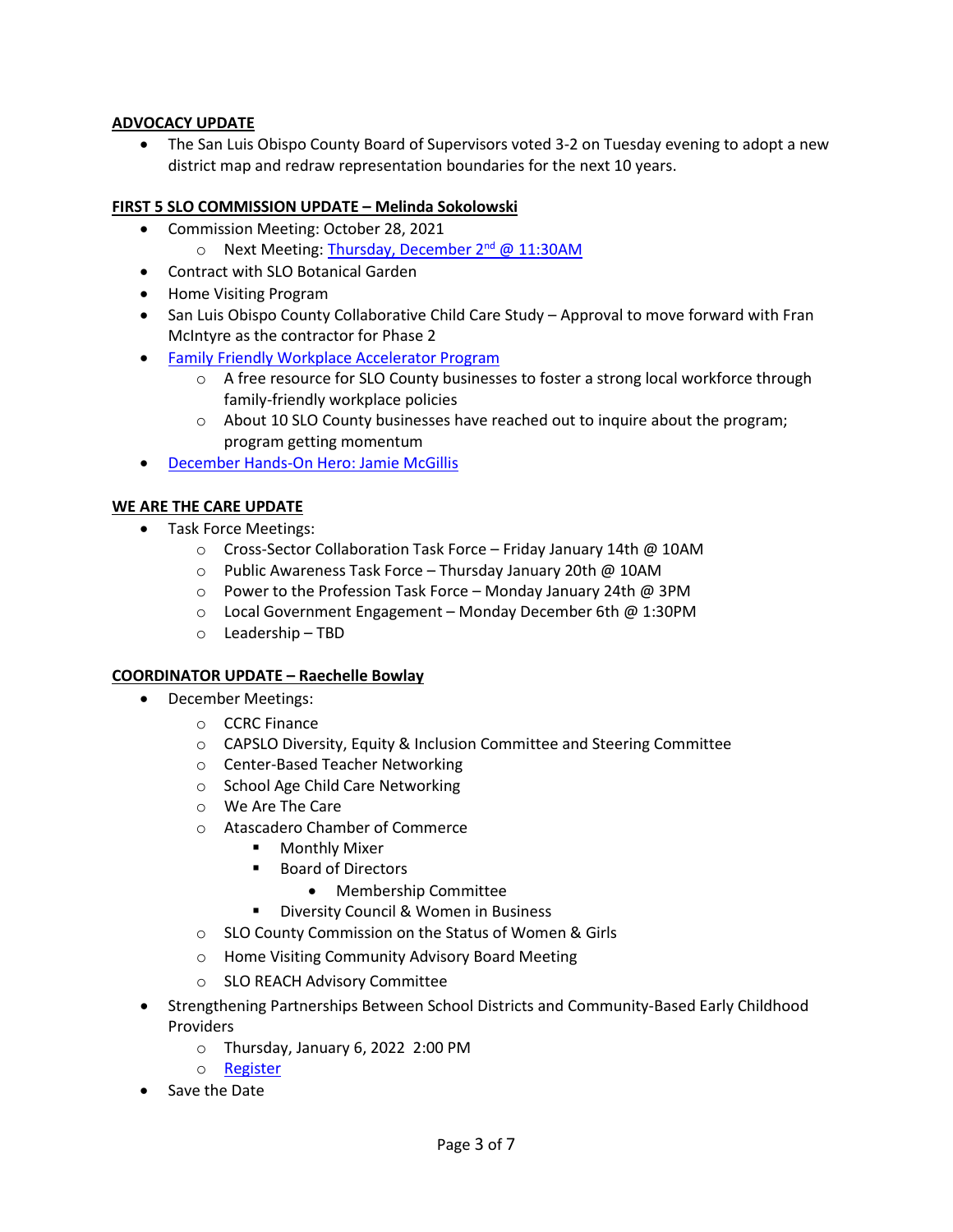- o Child Care Communications Conference Movement Building for Racial Equity
- $\circ$  Wednesday, January 12<sup>th</sup>, 2022 2:00 4:30 PM
- State of the State
	- o Thursday, December 2, 2021 3:00 4:30 PM
	- o [Register](https://db.slochamber.org/events/State-of-the-State-2021-15564/details)
- CDE Updates
	- $\circ$  Building the Early Childhood Education and Transitional Kindergarten Workforce Through Teacher Residencies
		- Thursday, December 2, 2021 1:00 2:30 PM
		- [Register](https://us02web.zoom.us/webinar/register/WN_6HCwDuopT-CIgiOFRbcPeg?_x_zm_rtaid=qR1R6Rd2QSi9IMAVD62sGg.1638303012658.b513d69e3b7452cdbfbe0a8e7538ef38&_x_zm_rhtaid=886)
	- o Speakers:
		- Sarah Neville-Morgan, Deputy Superintendent of Public Instruction, California Department of Education
		- Carla Bryant, Executive Director, Center for District Innovation and Leadership in Early Education
		- Hyunja Chung, 3rd Grade Teacher and University of California, Los Angeles IMPACT Teacher Residency Program graduate
		- **Helen Davis, Program Director ECE-TESOL, UCLA Extension**
		- Jeanna Perry, Manager, Teacher Development, Fresno Unified School District
		- Ezequiel Rodriguez, Kindergarten Teacher and Fresno Teacher Residency Program graduate
		- Cathy Yun (moderator), Senior Researcher, Learning Policy Institute
- CDSS Updates
	- o Brilliant Beginnings Quarterly Stakeholder Meeting
		- Wednesday, December 15, 2021 2:00 3:30 PM
		- **[Register](https://us02web.zoom.us/webinar/register/WN_kHAhR-txSXia_JHZAT735A)**
	- o #BuildUpChildCare Social Media Toolkit
	- $\circ$  As Congress continues to negotiate tough cuts to the Build Back Better Agenda, child care stakeholders are encouraged to weigh in on social media in support of dedicated, standalone funding for child care facilities.
	- o [Social Media Toolkit](https://www.ncfn.org/blog/buildupchildcare-social-media-toolkit)
- [Multilingual Learning Toolkit Updates](https://www.multilinguallearningtoolkit.org/)
	- $\circ$  Brand-new sections that align the Toolkit strategies wit[h existing](https://earlyedgecalifornia.us16.list-manage.com/track/click?u=89a871d7eef03db408f685593&id=8eb0514cfc&e=454d7aad08) California educator guidance documents & resources—prepared by our partners at the American Institutes for Research®;
	- o Dedicated [webpages](https://earlyedgecalifornia.us16.list-manage.com/track/click?u=89a871d7eef03db408f685593&id=dc24500850&e=454d7aad08) for the Toolkit User Guides;
	- o 42 additional resources across the 11 instructional topic areas;
	- $\circ$  Toolkit foundational documents translated into Spanish and made available as PDFs;
	- o And, a [News & Updates](https://earlyedgecalifornia.us16.list-manage.com/track/click?u=89a871d7eef03db408f685593&id=670a66b520&e=454d7aad08) page so you can access the latest coverage on the Toolkit.
- American Rescue Plan Act Proposal
	- o Approximately \$85 million in funding coming to the County and cities
	- o Collaborative Letter from First 5 SLO, Child Care Planning Council, Quality Counts, CAPSO Child Care Resource Connection, Help Me Grow, etc.
	- o Proposed Strategies:
		- 1. Access to Child Care through Vouchers
		- 2. Business Grants for Child Care Programs
		- 3. Strengthening Local Child Care System Infrastructure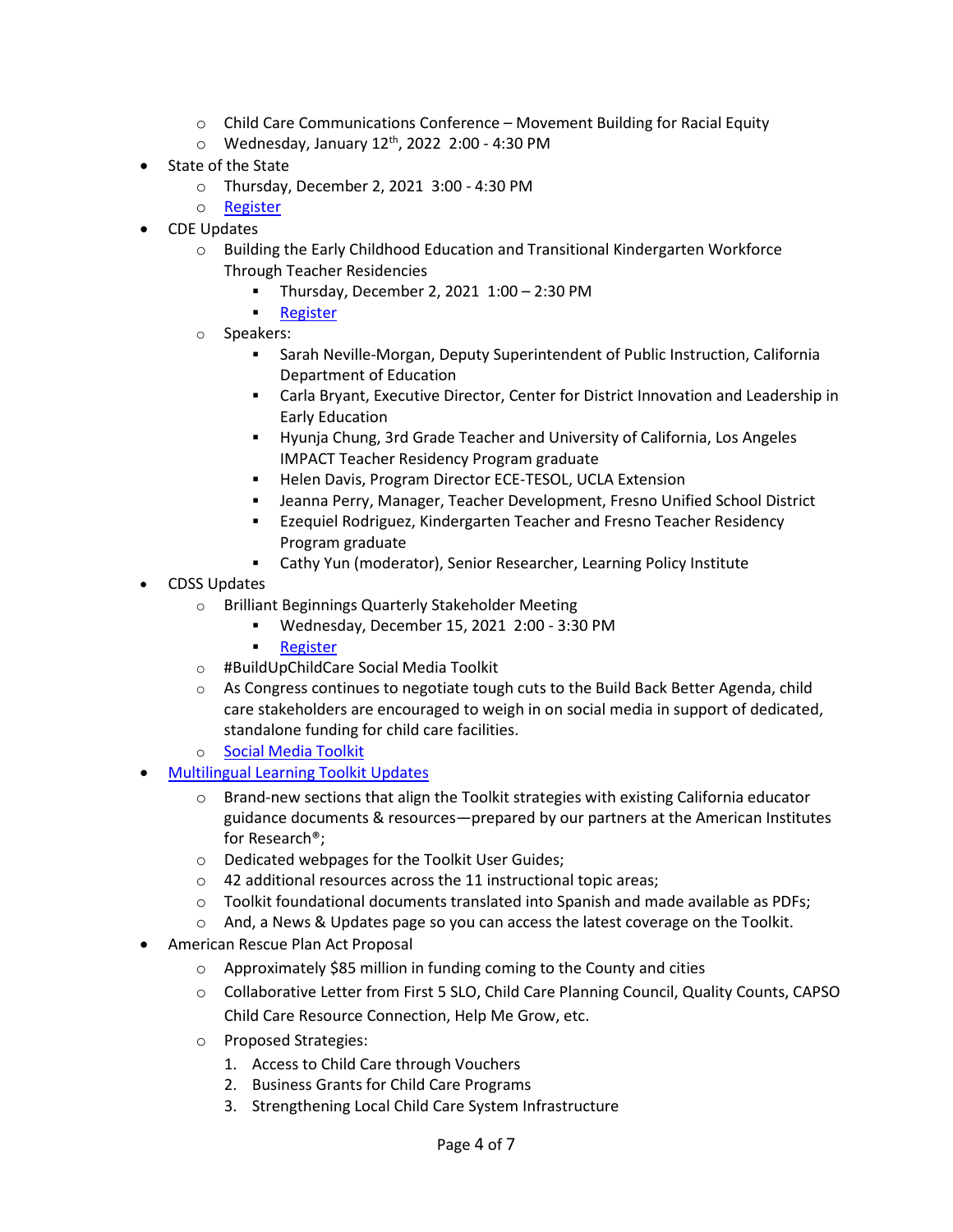- 4. Workforce Pipeline for Child Care Professionals
- 5. Child Care Facility Development and Improvement
- 6. Mental and Behavioral Health Support for Children & Families
- 7. Eviction Protection for Families
- 8. Family Resource Centers
- Local/Regional ARPA Investments
	- o Arroyo Grande at the October 12th meeting, City Council approved allocation of \$100,000 towards child care.
	- o [Grover Beach invests \\$50,000 in child care assistance](https://www.newtimesslo.com/sanluisobispo/grover-beach-invests-50000-in-child-care-assistance/Content?oid=11628432&fbclid=IwAR1o6_3FSKtxiCARnsJrrnRvp_qGtaLfuW5tn8Q4O7tJRQPQrdCumtokvqA)  direct support to Boys & Girls [Club and SLO YMCA](https://www.newtimesslo.com/sanluisobispo/grover-beach-invests-50000-in-child-care-assistance/Content?oid=11628432&fbclid=IwAR1o6_3FSKtxiCARnsJrrnRvp_qGtaLfuW5tn8Q4O7tJRQPQrdCumtokvqA)
	- o Pismo Beach invests \$50,000 towards child care.
		- [Grants/Scholarships for child care centers and families](https://drive.google.com/file/d/14SJVxYZsbh1ffbwiKQo9cy1arC3lzfoa/view)
	- o Santa Barbara County
		- **[Addendum to Memo](https://drive.google.com/file/d/19v54lwgle81hDgzBAnG4TixbOkNwYTC5/view?usp=sharing)**
		- **[Recommendation Report](https://drive.google.com/file/d/1JBiySxW7NrnaDdfgTBX7T9xcYI0-jTCV/view?usp=sharing)**
		- [Board of Supervisors Presentation](https://drive.google.com/file/d/12rSJF9_oynLLzCzvb-waLPSARuBISpa_/view?usp=sharing)
	- o [San Luis Obispo invests \\$54,000 in new grant program to help more community](https://www.slocity.org/Home/Components/News/News/8515/?utm_medium=email&utm_source=govdelivery)  [members start a child care business](https://www.slocity.org/Home/Components/News/News/8515/?utm_medium=email&utm_source=govdelivery)
- Atascadero Chamber of Commerce
	- o Women in Business & Diversity Council
- Commission on the Status of Women & Girls
	- o 2022 Women's Wall of Fame Awards
		- Nominations close December 3, 2021
		- **Luncheon on March 19, 2022**
- The State of Early Learning: The Power of Partnerships
	- o Thursday, January 27, 2022 9:00 11:00 AM
	- o [Register](https://us02web.zoom.us/meeting/register/tZAsd-Cqpj4vGtLb4o3lOhZ7uxwBnkx5Olwi)

# **QUALITY COUNTS UPDATE**

During this reporting period, Quality Counts staff have been focused on providing agency based professional development and coaching supports. Due to the current moratorium on in-person coaching visits, Quality Counts staff have shifted to creating individualized professional development for requesting agencies. Some examples include:

- **CAPSLO Head Start Programs:** Quality Counts supervisor, Britney Ogden, is providing a Social Emotional Foundations for Early Learning (SEFEL) training series for a select number of Head Start and Early Head Start sites in partnership with Marieke VanBeurden. This training series includes 4-hour monthly SEFEL trainings during center days as well as 1 hour monthly coaching sessions with each participating site.
- **Paso Robles Joint Unified School District:** Quality Counts coach, Madelyn Chevalier, is providing support to PRJUSD in their Inclusion initiative. She is providing bimonthly training using the WestEd developed Beginning Together Inclusion (BTI) Training curriculum. These trainings are in line with the BTI train-the-trainer requirements currently perused by both Madelyn and Britney.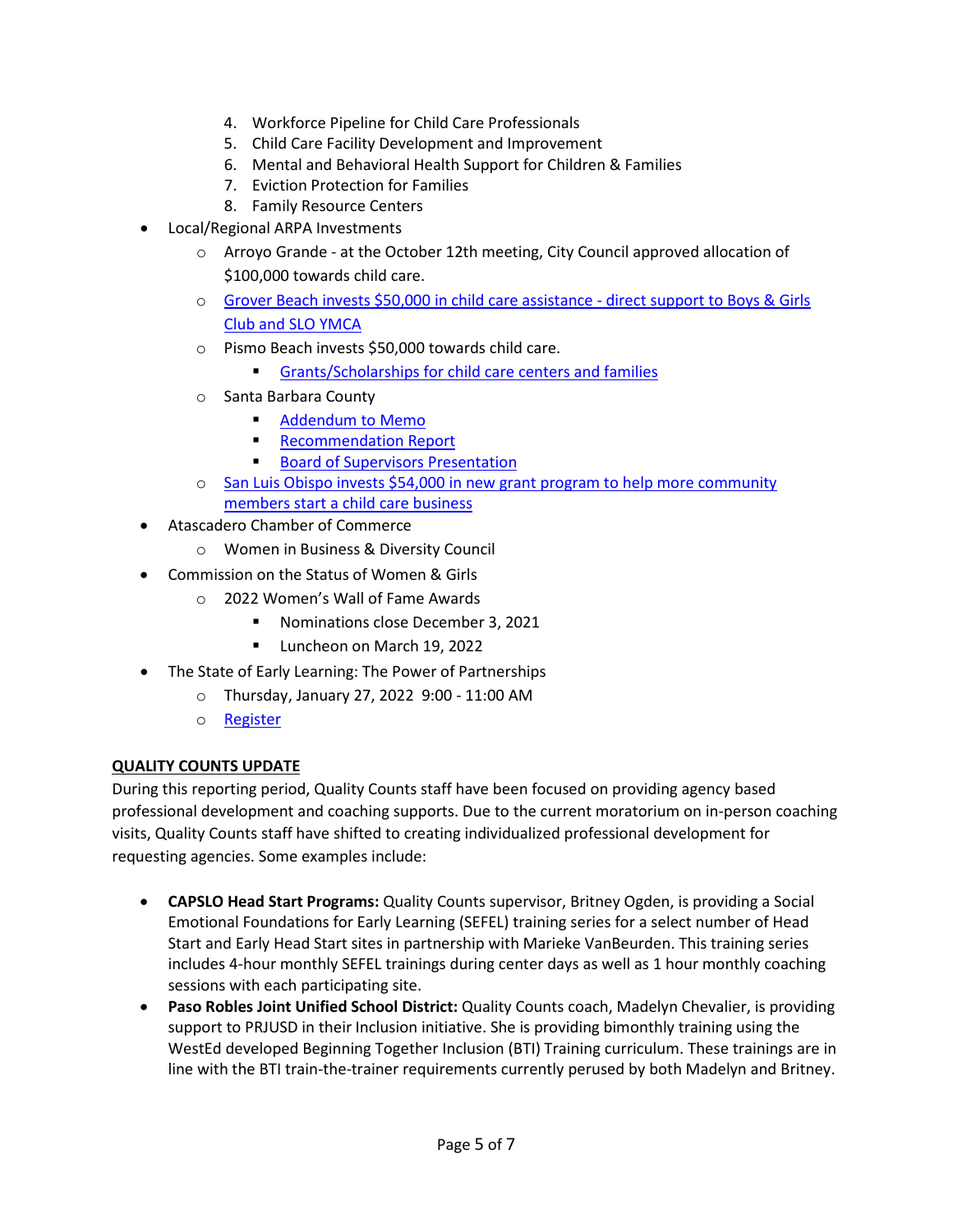• **San Luis Obispo County Office of Education (SLOCOE):** The Quality Counts coaching team is currently supporting SLOCOE professional development and technical assistance around the Desired Results Developmental Profile (DRDP) PreK tool. Staff attend the SLOCOE ELC staff meetings to provide training on DRDP usage as well as provide coaching support on request.

Quality Counts staff also continue to provide training to the community of providers participating in Quality Counts. Training provided during this reporting period include:

- **PITC: Social-Emotional Milestones, Responsive Caregiving, Identity, and Temperament** The Program for Infant/Toddler Care (PITC) approach equates good care with trained infant/toddler care teachers who are preparing themselves and the environment so that infants can learn.
- **Inclusion Works!** This training focuses on principles introduced in Inclusion Works!, a California Department of Education publication designed to provide guidance on proven strategies that promote belonging and inclusion for all children.
- **An Early Years Curriculum That Emerges from a Child in Nature** Professor Jan White is a leading thinker and writer on outdoor play, advocating for nature-rich outdoor experiences for children from birth to seven.
- **Creating Science Materials and Activities** Be inspired to create home-made science materials. Participants will have the opportunity to explore creative homemade materials that are budget friendly and easy to reproduce.

# **MEMBERSHIP UPDATE**

# **New Member Applications**

Executive Committee recommends approval of new member applicant, Katie Hollingsworth, for membership January 2022 through December 2024.

- Attachment:
	- o Membership Application

Motion to approve new member application made by Jamie Sanbonmatsu, seconded by Michelle Holm. Upon putting the motion to a roll call vote, the results were:

| ABSTAINED: | None                                                                             |
|------------|----------------------------------------------------------------------------------|
| YES:       | Jamie Sanbonmatsu, Melinda Sokolowski, Mika Buchanan, Shannon Pimentel, Michelle |
|            | Holm, Shannon Messerly, Shana Paulson for Sheri Wilson                           |
| NO:        | None.                                                                            |

Motion carried, results of the vote being: 7 yes, 0 no, and 0 abstentions.

Executive Committee recommends approval of new member applicant, Melina Simonds, for membership January 2022 through December 2024.

- Attachment:
	- o Membership Application

Motion to approve new member application made by Melinda Sokolowski, seconded by Michelle Holm. Upon putting the motion to a roll call vote, the results were: